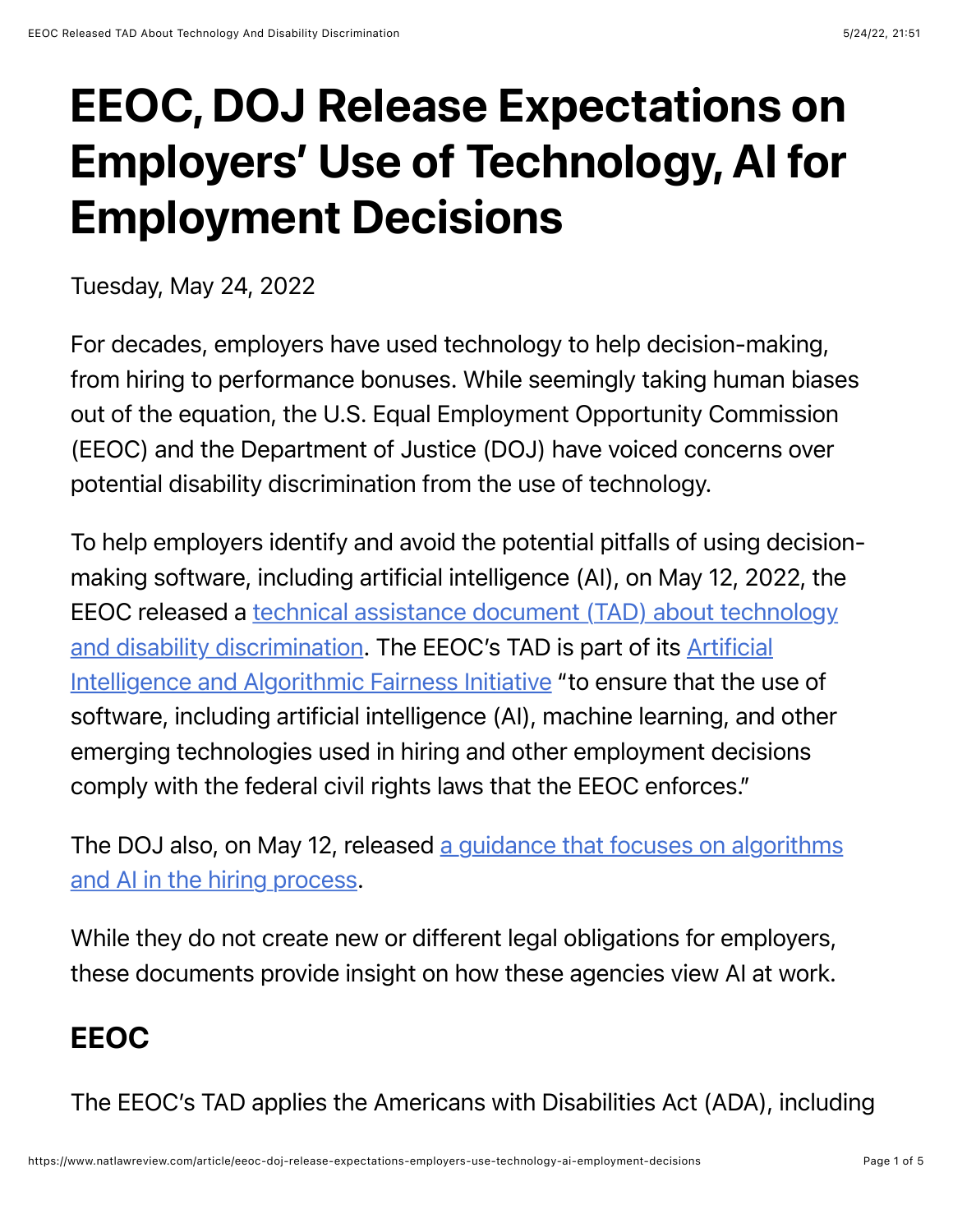regulations and existing guidance, where technology intersects with workplace legal issues. The TAD addresses traditional recruiting and hiring tools, such as personality and cognitive assessments, as well as cutting edge technologies such as AI.

The TAD focuses on the three "most common ways that an employer's use of algorithmic decision-making tools could violate the ADA." According to the EEOC, these are:

- The employer does not provide a reasonable accommodation for an employee or applicant with a disability to be rated "fairly and accurately";
- The tool intentionally or unintentionally "screens out" individuals with disabilities; and
- The tool violates the ADA's restrictions on disability-related inquiries and medical examinations.

The TAD also provides what the EEOC calls "promising practices" for employers that may minimize the risk of claims, including:

- Training staff to recognize and process requests for reasonable accommodations as quickly as possible.
- Training staff to develop or obtain alternative means of rating job applicants and employees when the current evaluation process is inaccessible or otherwise unfairly disadvantages applicants or employees who have requested a reasonable accommodation because of a disability.
- Working with outside parties who administer decision-making tools to ensure proper accommodations are provided.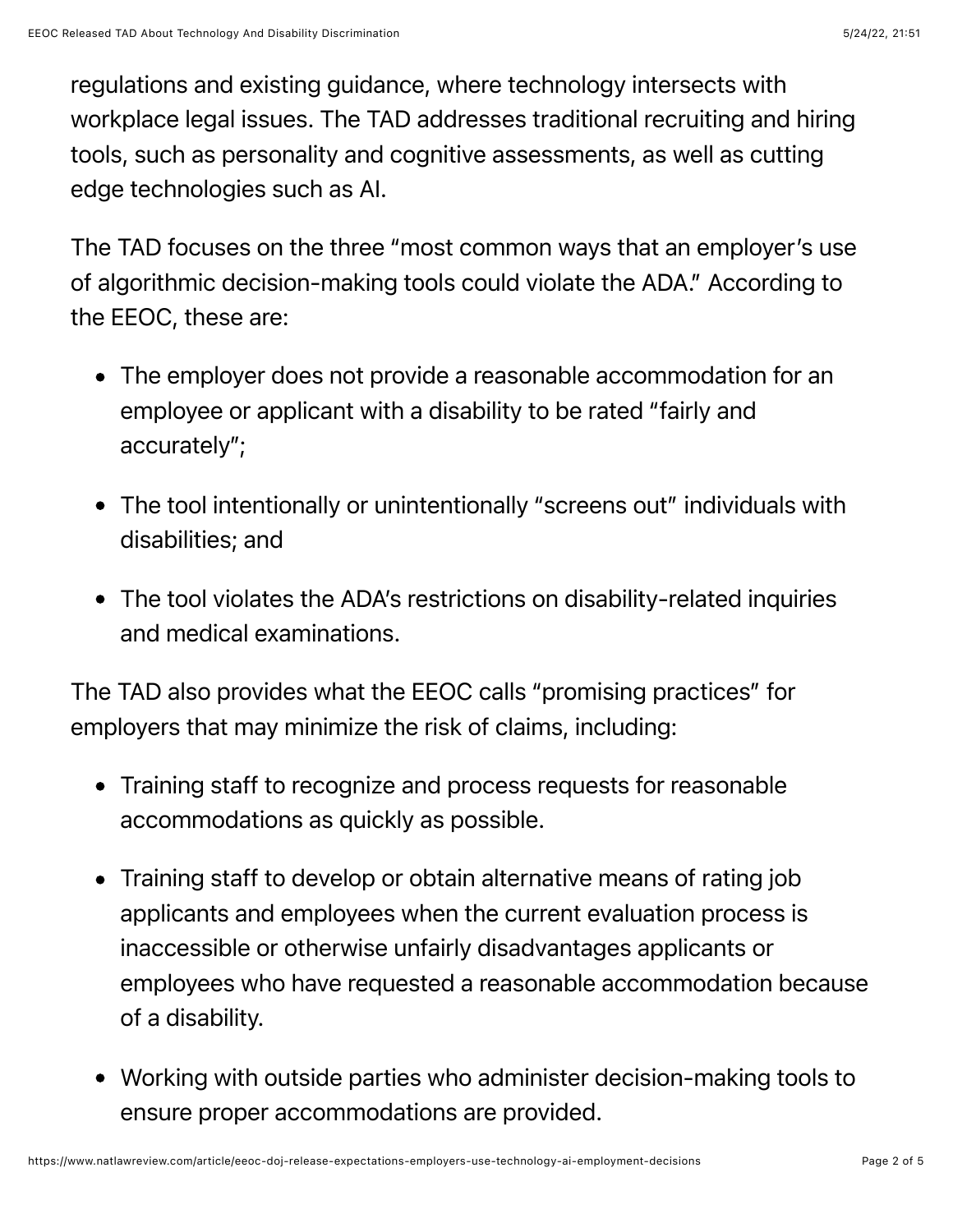- Using algorithmic decision-making tools designed to be accessible to individuals with as many kinds of disabilities as possible.
- Informing all job applicants and employees who are being rated that reasonable accommodations are available for individuals with disabilities.
- Providing clear and accessible instructions for applicants and employees to request accommodations.
- Describing in plain language and accessible formats the traits the tool is designed to assess, the assessment methods used, and the variables or factors that may affect the rating.
- Ensuring that the algorithmic decision-making tools measure only abilities or qualifications that are "truly necessary" for the job, even for people who have on-the-job reasonable accommodations.
- Ensuring that necessary abilities or qualifications are measured directly, rather than indirectly.
- Confirm with vendors that tools do not ask questions likely to elicit information about a disability or seek information about an individual's physical or mental impairments or health, unless the inquiries relate to a request for reasonable accommodation.

While some of the "promising practices" are already utilized by employers, some of them arguably go beyond compliance and seek changes in practice that are not without potential drawbacks. For example, many companies do not detail the traits an assessment is measuring or the variables or factors that affect the rating. In addition, some assessments measure characteristics that are correlated with abilities and qualifications because it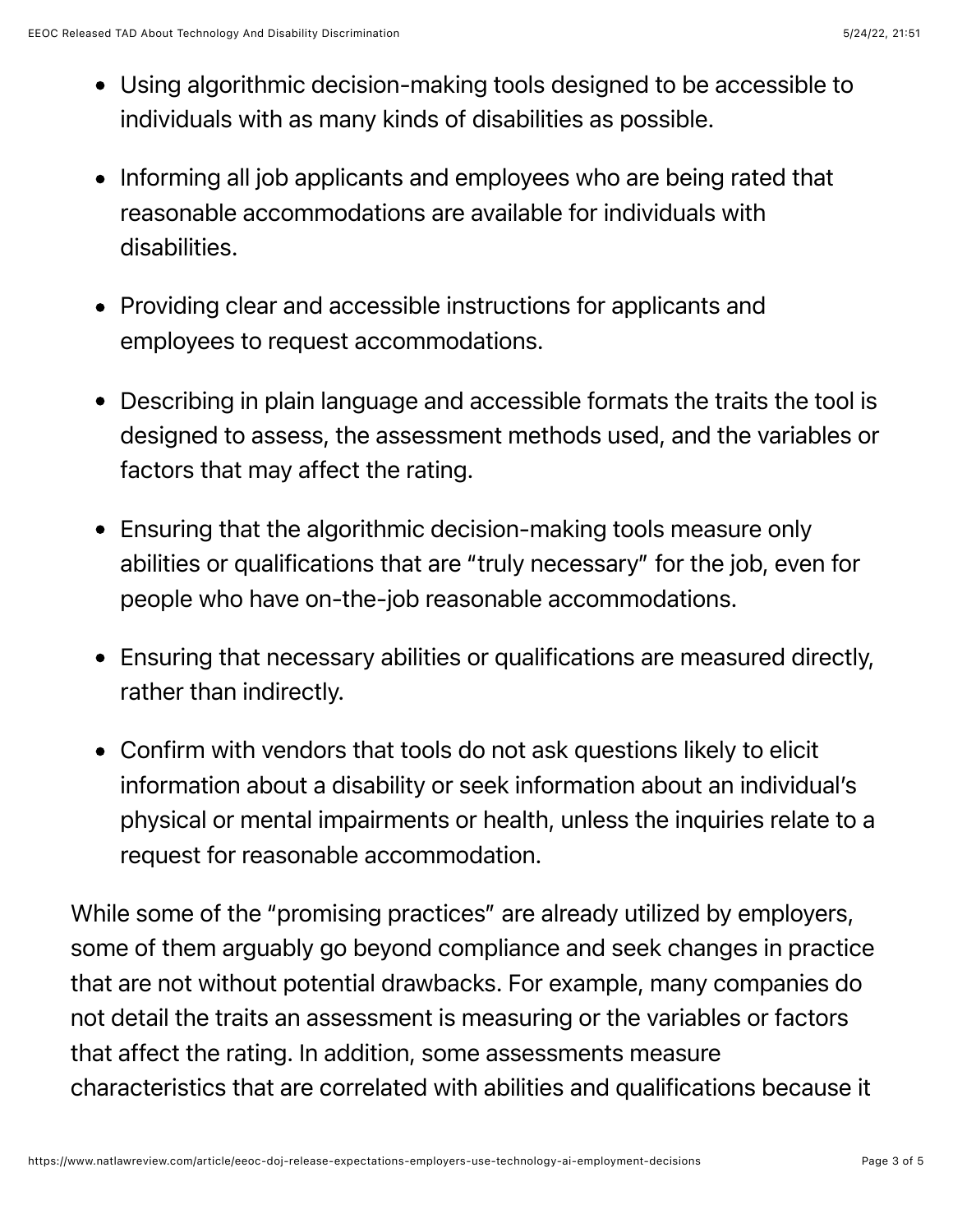may be difficult or impossible to objectively measure abilities of applicants directly. Again, this technical assistance document does not have the force of law.

## DOJ

The DOJ guidance focuses on the hiring process, discusses how use of these technologies may screen out people with disabilities, and how to avoid potential discrimination. The DOJ recommends that employers test technologies they intend to use and consider reasonable accommodations they can provide.

## Other Considerations

Employers should also be thoughtful of other potential discrimination claims. As the EEOC points out, employers and software vendors should take steps to ensure that algorithmic decision-making tools are appropriately vetted to prevent disparate impact discrimination under Title VII of the Civil Rights Act based on race, sex, national origin, color, or religion. But those steps are generally different from the ones needed to ensure compliance with the ADA given that the unique nature of every disability requires individual consideration. Decision-making tools that have been "validated" for some purposes, for example, still may inappropriately screen out an individual because of a disability.

Employers also should be mindful of data privacy issues arising from the collection of information necessary to apply the algorithms. In some states, employers may wish to discuss with counsel issues of notice, consent, acceptable use, disclosure, reasonable safeguards, and retention of this information.